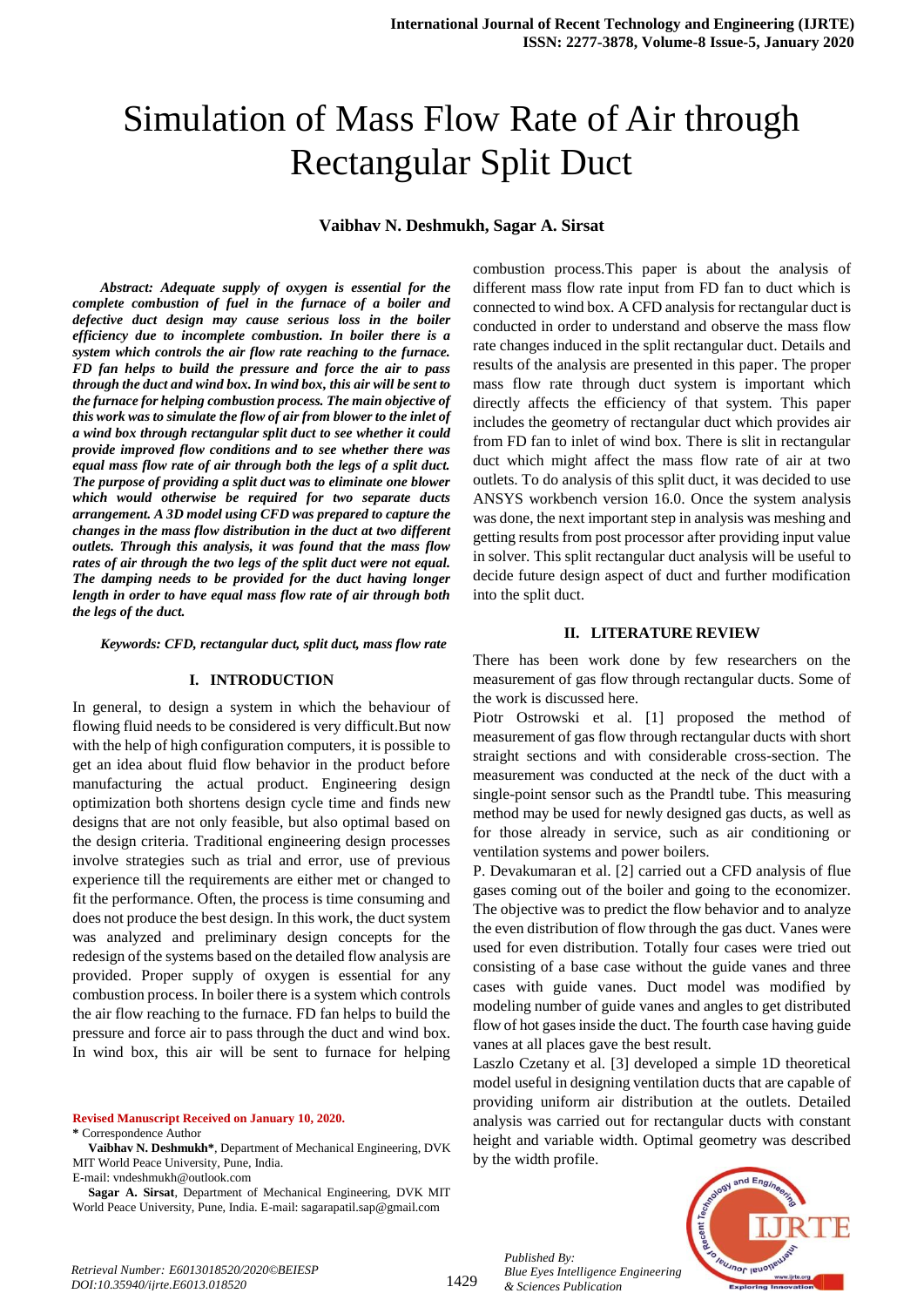The non-linear differential equation derived from the 1D model was solved numerically. The influence of different dimensionless parameters on optimal geometry was investigated. The model was validated with experiments and gave acceptable accuracy.

Bhavesh K. Patel et al. [4] carried out CFD analysis of mini channel heat exchanger. This compact heat exchanger can be used for electronic devices cooling. CFD analysis was carried out for parallel and counter flow mini channel heat exchanger for constant inlet temperature at hot and cold side. Results obtained from simulation indicated that by varying mass flow rate on hot and cold side, heat transfer obtained from counter flow heat exchanger was higher than that obtained from parallel flow.

Vatsal Brahmbhatt et al. [5] carried out CFD analysis of carburetor of SI engine for different positions of aerodynamic shape throttle valve and fuel nozzle angle. The objective behind carrying out CFD analysis was to find the pressure drop and velocity profile for different aerodynamic shape throttle valve angle and at best fuel discharge nozzle angle. It was found that the pressure decreased with the increase in opening of the throttle plate. Also, the pressure at the throat decreased with the increase in opening of the throttle plate as flow of the air from the float chamber into the throat increased. The Velocity profile was uniform in aerodynamic shape compared with the existing flat plate throttle valve. Mixing of air fuel was also uniform, reducing unburnt fuel increasing the efficiency of the carburetor.

Petrica Iancua et al. [6] focused on reducing  $NO<sub>x</sub>$  emissions by presence of steam. The presence of steam decreases the peak temperature and greatly affects the reaction mechanism, decreasing the amount of  $NO<sub>x</sub>$  produced. The introduction of steam in the combustion chamber together with the fuel and air is simple and cheap option to decrease  $NO<sub>x</sub>$  emissions. CFD analysis showed that addition of steam to the fuel is more intensive than adding steam to combustion air. When 25% steam was added in fuel, the quantity of  $NO<sub>x</sub>$  reduced to almost half in comparison with the dry case.

#### **III. METHODOLOGY**

The following flowchart shows the methodology followed to carry out the simulation work.



#### **IV. MASS FLOW RATE MEASUREMENT PRINCIPLE**

There are three basic Fluid Mechanics principles that govern the measurement of air mass flow rate. The first principle is the energy balance equation, which conveys the relationship between pressure, density, velocity and elevation of the flow measurement condition. The physical form of the energy balance equation between any two points is given by;

# **11(1/2) ρ**  $(V_1)^2 + yz_1 = P_2 + (1/2)$  **ρ**  $(V_2)^2 + yz_2 + h_{loss}$  (1)

The energy balance equation applies to any points with flow conditions on a streamline in a steady, inviscid flow. This equation states that the total effect of pressure, density, velocity, specific weight and elevation of a fluid flow in a system is constant in every measurement points, with consideration of the head loss. The constant total effect of all factors of flow conditions confirms that an increase in one factor will cause a decrease in the others. Conversely, a decrease in one factor will cause an increase in the others. The air mass flow rate measurement uses this basic understanding as a foundation for all the calculation process. Since the mass flow rate is derived from calculation of flow velocity, the relationship between pressure and velocity from the energy balance equation governs the calculation of mass flow rate. The use of the energy balance equation to relate flow pressure and flow velocity must be incorporated with the conservation of mass principle as mentioned in the following equation;

$$
(\rho \mathbf{A} \mathbf{V})_1 = (\rho \mathbf{A} \mathbf{V})_2 \tag{2}
$$

This basic principle states that the mass flow rate is constant at every measurement point within the flow. The mass flow rate is calculated using the following equation;

$$
m = \rho A V \tag{3}
$$

Equation (2) states that the mass flow rate is obtained as a product of flow density, cross sectional area of the flow and the flow velocity. This principle reaffirms that the total effect of flow velocity and cross sectional area of the flow is constant at every point. Reducing the cross sectional area of the flow will increase the flow velocity. Conversely, an increase in the cross sectional area of the flow will reduce the flow velocity as illustrated in equation (2). The equation for the conservation of mass (also known as the continuity equation) allows the regulation of flow velocity by modifying the cross sectional area of the flow.

#### **V. CFD MODELING AND SETUP**

One of the Views of rectangular duct can be seen in Figure 1. The duct has a rectangular cross section adjacent to the blower and the wind box. A geometrically 3-dimensional model of that duct was assembled to capture the mass flow rate in the system. Three dimensional incompressible steady flow computations were carried out using the commercially available ANSYS-Fluent. Figure 1 shows the 3D model of rectangular duct.



*Published By:*

*& Sciences Publication* 

*Blue Eyes Intelligence Engineering*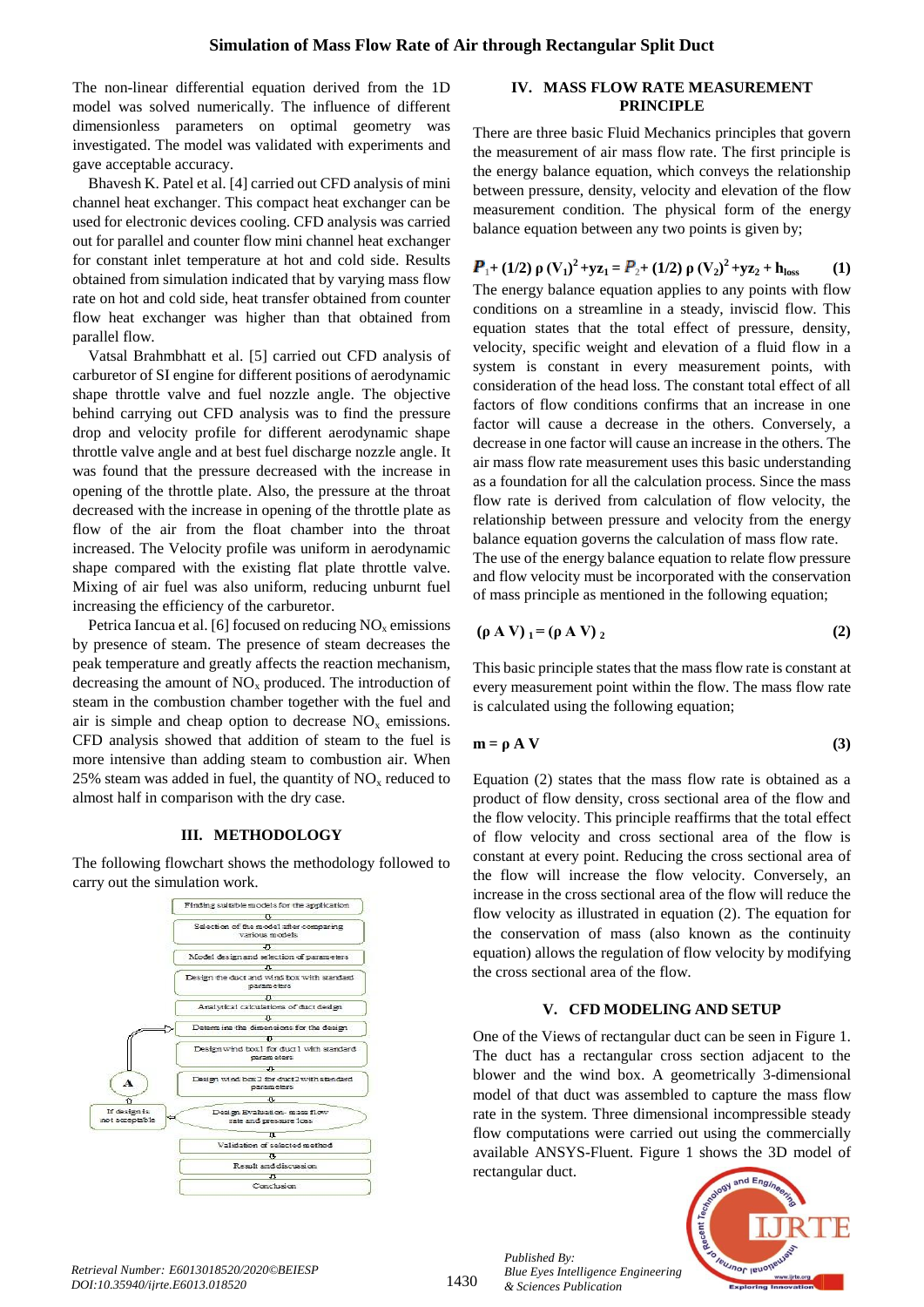The air is supplied at the ambient temperature by FD fan with mass flow rate, the main reason for this analysis was to find out the distribution of the mass flow rate at two outlets. The requirement was the equal distribution of mass flow rate of air at the two outlets of the duct which are also shown in Figure 1. CFD analysis consists of three main steps;

- 1. Pre-processor
- 2. Solver

#### 3. Post-processor

In the pre-processing, the inputs of our problem were given to the software which subsequently converted these inputs into a form suitable for use of the solver. Initially the geometry of the duct was created and after that grid generation of the geometry was created. The fluid properties were also defined in the pre-processing.



**Figure 1: Computational model of rectangular duct**

In solver, the option of general model setting in ANSYS Fluent showed the mesh quality and also time option was selected as steady state with velocity formulation absolute. In the solver the cell zone and boundary conditions were mentioned with the solution method SIMPLE. Before starting the CFD simulation, ANSYS needs the initial value for solution field. These values were generated by selecting the option of standard initialization. After this the number of iterations were given and final run calculation option was selected.

#### **A. Inlet condition**

The boundary conditions for the inlet were mass flow rate along with temperature value. The air provided by the FD fan was at 321 K with different mass flow rates. The direction specification method was normal to the boundary to analyse the dedicated duct and wind box of boiler for the required parameters.

Maximum temperature of air at inlet of the duct was 321 K. Table 1 shows the four different conditions that were considered for analysis.

| Table 1: Different cases under control volume |  |  |  |  |
|-----------------------------------------------|--|--|--|--|
|-----------------------------------------------|--|--|--|--|

| Case<br>No. | <b>Inlet mass</b><br>flow rate<br>(kg/s) | Max. Temperature of air at<br>inlet of duct (k) |
|-------------|------------------------------------------|-------------------------------------------------|
|             | 20                                       | 321                                             |
|             | 30                                       | 321                                             |

| د. | 40 | 321 |
|----|----|-----|
| T  | 50 | 321 |

#### **B. Outlet condition**

The outlet boundary condition was "Pressure outlet" and zero gauge pressure was specified as a constant value in the boundary condition for the outlet. The back flow temperature was also specified as outlet condition.

#### **C. Meshing of the computational model**

The mesh was generated. Meshing breaks solid object into finite number of points which are connected with each other, and makes one complete solid. So when we run an analysis, software puts equations at one point, solves it and gets its results at that point. After that it considers those results as an initial inputs for solving next equations at next point.

Mesh diagram of rectangular duct is shown in Figure 2.



**Figure 2: Mesh diagram of rectangular duct**

Mesh matrix consists of

- 1) Mesh quality
- 2) Skewness
- 3) Orthogonal quality

#### **1. Mesh quality**

Table 2 shows the level of acceptability of the mesh quality and Figure 3 shows the obtained result of mesh quality.

|  | Table 2: Element quality metric |  |  |
|--|---------------------------------|--|--|
|--|---------------------------------|--|--|

| $0 - 0.25$    | $0.25 - 0.$<br>50 | $0.50 - 0.$<br>80 | $0.80 - 0.9$<br>5 | $0.95 - 0.$<br>98 | $0.98 - 1$       |
|---------------|-------------------|-------------------|-------------------|-------------------|------------------|
| Excelle<br>nt | Very<br>Good      | Good              | Accepta<br>ble    | Bad               | unaccept<br>able |



*Published By: Blue Eyes Intelligence Engineering & Sciences Publication*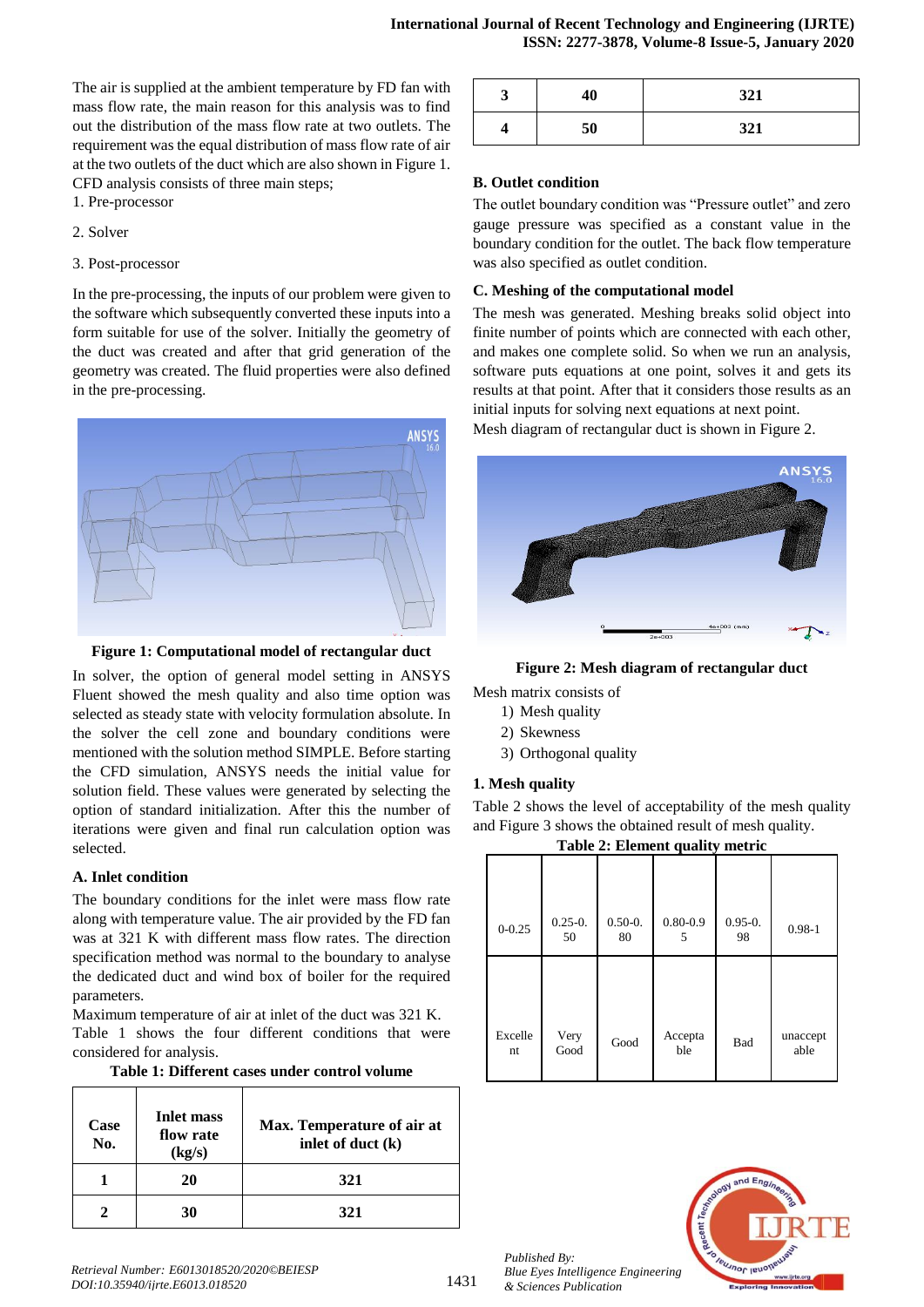#### **Simulation of Mass Flow Rate of Air through Rectangular Split Duct**

| Statistics                   |                        |  |
|------------------------------|------------------------|--|
| <b>Nodes</b>                 | 73463                  |  |
| Elements                     | 402824                 |  |
| Mesh Metric                  | <b>Element Quality</b> |  |
| Min                          | 0.16872                |  |
| Max                          | 0.99924                |  |
| Average                      | 0.82692                |  |
| Standard Deviation   0.10625 |                        |  |

#### **Figure 3: Element quality metric**

#### **2. Skewness**

-1

Figure 4 shows the skewness quality metric.

| 0       |       |
|---------|-------|
| Perfect | Worst |

#### **Figure 4: Skewness quality metric**

Skewness is distortion in edges or angle in hexahedral and tetrahedral meshing. In case of tetrahedral meshing, the angle is 60 ° and for quadrilateral mesh it is 90 °. So skewness is the variation in angle or edges. This average skewness for given model was 0.24472.

| ⊟ | <b>Statistics</b>          |                 |  |
|---|----------------------------|-----------------|--|
|   | <b>Nodes</b>               | 73463           |  |
|   | Elements                   | 402824          |  |
|   | <b>Mesh Metric</b>         | <b>Skewness</b> |  |
|   | Min                        | 1.1049e-003     |  |
|   | Max                        | 0.89385         |  |
|   | Average                    | 0.24472         |  |
|   | Standard Deviation 0.13925 |                 |  |

**Figure 5: Skewness quality from mesh results**

#### **3. Orthogonal quality**

Orthogonal quality is worst when its value is near to zero and perfect for near to one. The poor quality of mesh can affect the results. It leads to variation in results with respect to good result.

| <b>Statistics</b>                |                           |  |
|----------------------------------|---------------------------|--|
| <b>Nodes</b>                     | 73463                     |  |
| <b>Elements</b>                  | 402824                    |  |
| Mesh Metric                      | <b>Orthogonal Quality</b> |  |
| Min                              | 0.20962                   |  |
| Max                              | 0.99753                   |  |
| Average                          | 0.85331                   |  |
| Standard Deviation   9.2202e-002 |                           |  |

**Figure 6: Orthogonal quality from mesh results**

After the mesh generation, the geometry was exported as a mesh file for use in ANSYS Fluent. The ANSYS Fluent was launched from the workbench.

#### **VI. RESULT**

The set of initial conditions of numerical simulation were performed using ANSYS with air in rectangular duct along with mass flow rate and maintaining the same initial temperature in the duct.

#### **A. Case 1**

In this case, the initial mass flow rate was 20 kg/sec, which is very high and it resulted in the increased pressure at the corner of the duct as shown in Figure 9.

#### **Table 3: Difference in outlet condition under control volume**

| Mass Flow Rate 20 kg/sec |          |          |            |  |
|--------------------------|----------|----------|------------|--|
| <b>Iteration</b>         | Outlet_S | Outlet_L | Difference |  |
| 5                        | 11.19308 | 8.834092 | 2.358984   |  |
| 10                       | 11.12831 | 8.887985 | 2.240321   |  |
| 15                       | 11.07463 | 8.917583 | 2.157051   |  |
| 20                       | 11.03079 | 8.964595 | 2.066197   |  |
| 25                       | 10.9915  | 9.010231 | 1.981269   |  |
| 30                       | 10.95499 | 9.047117 | 1.907878   |  |
| 35                       | 10.91764 | 9.082369 | 1.835275   |  |
| 40                       | 10.88338 | 9.114262 | 1.769122   |  |
| 45                       | 10.85451 | 9.143467 | 1.711039   |  |
| 50                       | 10.82778 | 9.171436 | 1.656348   |  |
| Average                  | 10.98566 | 9.017314 | 1.968348   |  |

The above table shows the mass flow rate at outlet positions with respect to inlet mass flow rate in control volume. The average difference between the outlet\_S and outlet\_L was 1.968348.



**Figure 7: Mass Flow Rate vs. Iteration at Outlet\_L**

The negative sign indicates that mass leaving the system with respect to the inlet condition.



*Published By:*

*& Sciences Publication* 

*Blue Eyes Intelligence Engineering*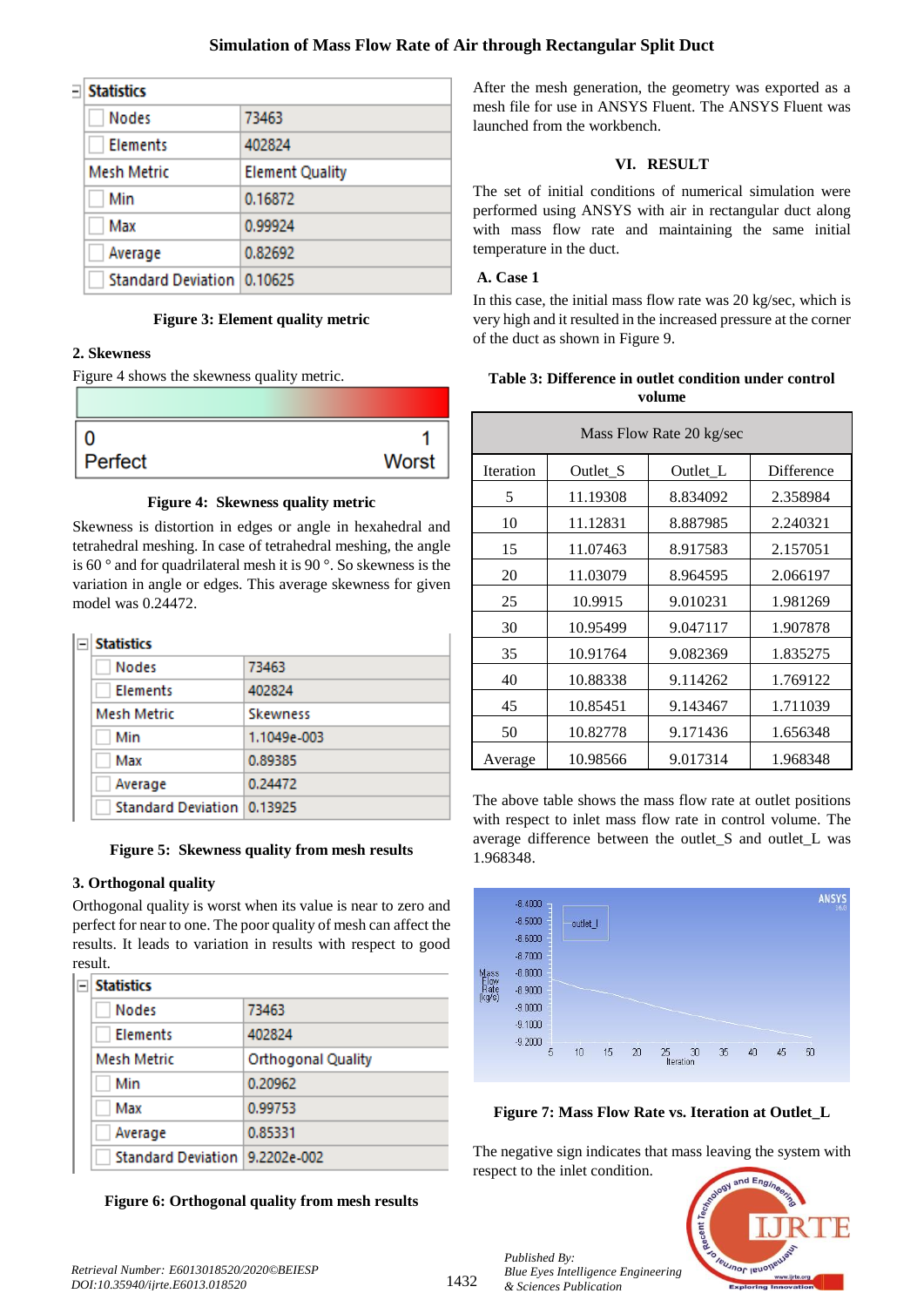

**Figure 8: Mass Flow Rate vs. Iteration at Outlet\_S**



#### **B. Case 2**

**Table 5: Difference in outlet condition under control volume**

| Mass Flow Rate 30 kg/sec |          |          |            |  |
|--------------------------|----------|----------|------------|--|
| <b>Iteration</b>         | Outlet s | Outlet_L | Difference |  |
| 5                        | 16.81636 | 13.26571 | 3.55065004 |  |
| 10                       | 16.68619 | 13.32628 | 3.35991113 |  |
| 15                       | 16.61095 | 13.37634 | 3.23461012 |  |
| 20                       | 16.54761 | 13.44925 | 3.09835935 |  |
| 25                       | 16.48928 | 13.51607 | 2.97320391 |  |
| 30                       | 16.43015 | 13.5699  | 2.86024884 |  |
| 35                       | 16.37505 | 13.61938 | 2.7556636  |  |
| 40                       | 16.32639 | 13.67032 | 2.65606553 |  |
| 45                       | 16.28383 | 13.71636 | 2.56746346 |  |
| 50                       | 16.24406 | 13.75797 | 2.48609668 |  |
| Average                  | 16.48099 | 13.52676 | 2.95422727 |  |



**Figure 10: Mass Flow Rate vs. Iteration at Outlet\_l**



**Figure 11: Mass Flow Rate vs. Iteration at Outlet\_S**



**Figure 12: Velocity Vector colored by Static pressure**

#### **C. Case 3**

**Table 5: Difference in outlet condition under control volume**

| Mass Flow Rate 40 kg/sec |          |          |            |  |
|--------------------------|----------|----------|------------|--|
| <b>Iteration</b>         | Outlet_S | Outlet_L | Difference |  |
| 5                        | 22.40843 | 17.65491 | 4.753517   |  |
| 10                       | 22.25128 | 17.77837 | 4.472914   |  |
| 15                       | 22.14711 | 17.83399 | 4.313122   |  |
| 20                       | 22.06248 | 17.92918 | 4.1333     |  |
| 25                       | 21.98524 | 18.02316 | 3.962089   |  |
| 30                       | 21.9093  | 18.09632 | 3.812978   |  |
| 35                       | 21.83319 | 18.15905 | 3.674135   |  |
| 40                       | 21.76685 | 18.22177 | 3.545073   |  |
| 45                       | 21.71044 | 18.28376 | 3.426681   |  |
| 50                       | 21.66072 | 18.34601 | 3.314711   |  |
| Average                  | 21.9735  | 18.03265 | 3.940852   |  |



*Published By:*

*& Sciences Publication*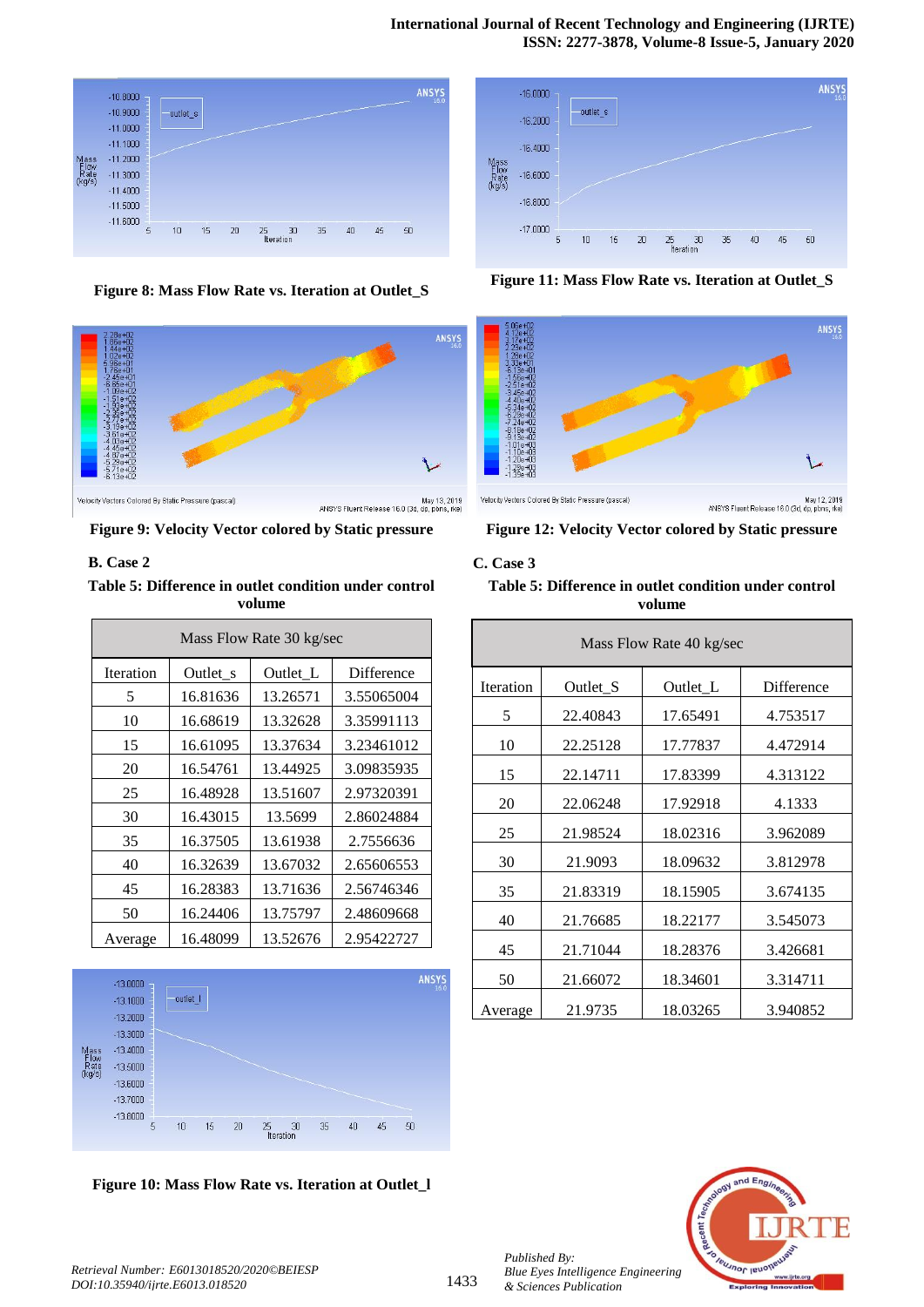### **Simulation of Mass Flow Rate of Air through Rectangular Split Duct**



**Figure 13: Mass Flow Rate vs. Iteration at Outlet\_L**



**Figure 14: Mass Flow Rate vs. Iteration at Outlet\_S**



**Figure 15: Velocity Vector colored by Static pressure**

## **D. Case 4**

**Table 6: Difference in outlet condition under control volume**

| Mass Flow Rate 50 kg/sec |          |          |                   |  |
|--------------------------|----------|----------|-------------------|--|
| <b>Iteration</b>         | Outlet S | Outlet L | <b>Difference</b> |  |
| 5                        | 28.0066  | 22.09036 | 5.9162393         |  |
| 10                       | 27.81174 | 22.20863 | 5.60311072        |  |
| 15                       | 27.68356 | 22.28976 | 5.39380001        |  |
| 20                       | 27.57663 | 22.41292 | 5.16370636        |  |

| 25      | 27.48203 | 22.52774 | 4.95429025 |
|---------|----------|----------|------------|
| 30      | 27.38732 | 22.61827 | 4.76904493 |
| 35      | 27.29396 | 22.69863 | 4.59533591 |
| 40      | 27.21238 | 22.782   | 4.43038594 |
| 45      | 27.13929 | 22.86086 | 4.27843436 |
| 50      | 27.07365 | 22.92945 | 4.14419645 |
| Average | 27.46672 | 22.54186 | 4.92485442 |



**Figure 16: Mass Flow Rate vs. Iteration at Outlet\_L**



**Figure 17: Mass Flow Rate vs. Iteration at Outlet\_S**



**Figure 18: Velocity Vector colored by Static pressure**